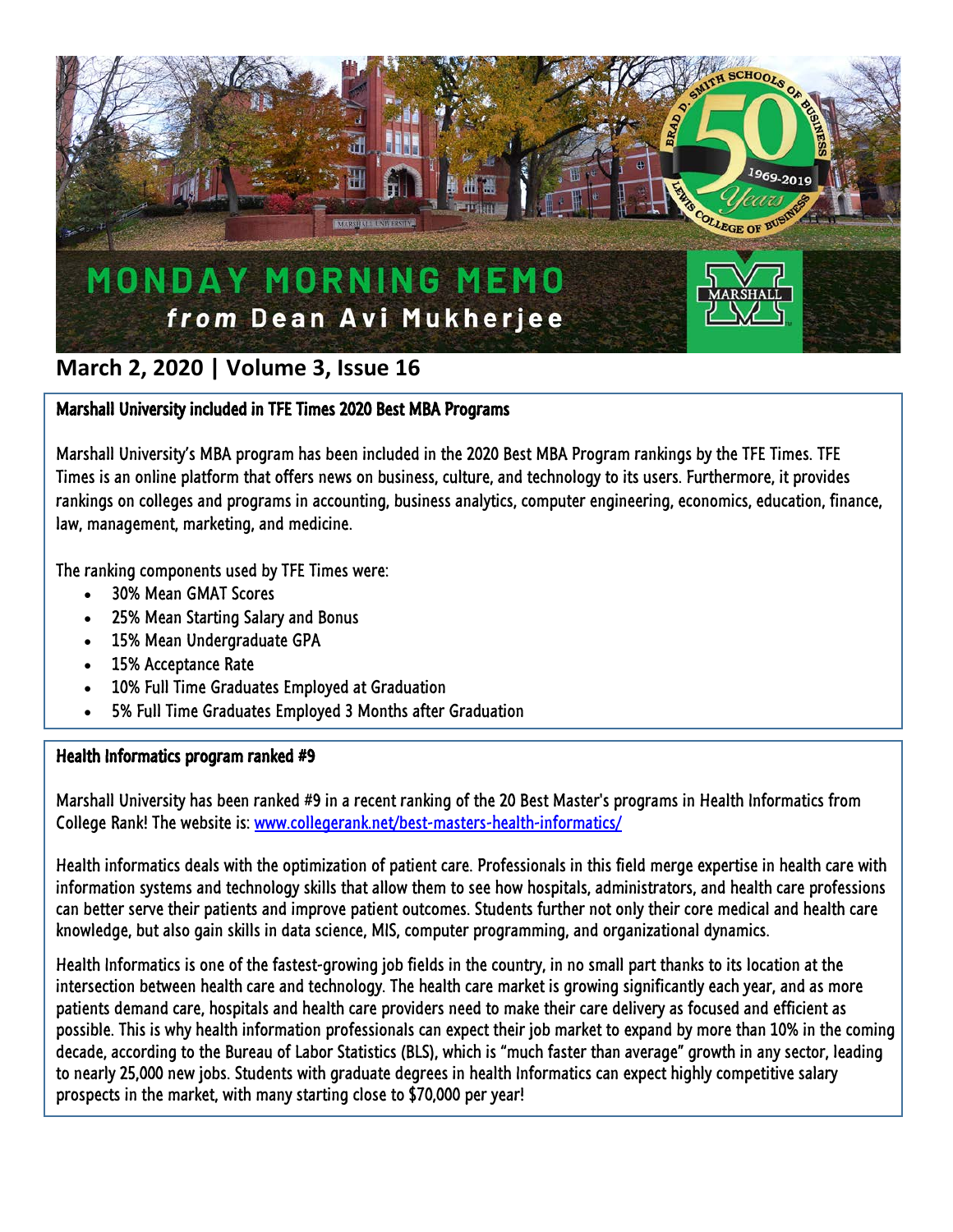

The ranking score developed by College Rank is based on the following three aspects:

- 40% Potential salary after graduation
- 30% Individual program accreditation
- 30% Overall affordability

August

Potential salary was defined as the average mid-career earnings of graduates and sourced from Payscale, the U.S. Bureau of Labor Statistics' Occupational Outlook Handbook, and Glassdoor.

Further, the ranking showcases only accredited colleges and universities. The accreditation process is a way for educational specialists to evaluate the inner workings and basic academic standards of an institution. There are many different agencies responsible for accrediting schools, however, the information for this ranking was sourced directly from the National Center for Education Statistics, specifically from the Integrated Postsecondary Education Data System.

In order to gauge the overall affordability of a school, the average net price was used, by adding up costs such as tuition, fees, lodging, commuting, books, and other expenses, while also taking into consideration the availability of, and access to, financial aid and scholarships. This information was sourced from the National Center for Education Statistics.

Marshall's MS in Health Informatics program was developed collaboratively by the Lewis College of Business, College of Health Professions, and College of Information Tech & Engg, and is housed in the College of Business.

Marshall's ranking for MS in Health Informatics program comes behind, but in the same list as Stanford University, University of Kansas, UNC Chapel Hill, Harvard, University of Iowa, and Duke. Marshall is ranked higher than many prestigious universities such as University of Utah, Northeastern, University of North Texas, George Mason, Johns Hopkins and Northwestern for the MS in Health Informatics program.

#### Fall 2019 Enrollment Management Report from the Brad D. Smith Undergraduate School of Business

Under the leadership of Enrollment Management Director Prof. Margie Phillips and Co-Director Dr. Uday Tate, the Brad D. Smith Undergraduate School of Business has embarked on a sustained recruitment effort with presence in several events and organizing various activities. Here is a report card on the Fall 2019 efforts for student recruitment:

| <u>August</u><br><b>Welcome Back Students</b> | $8/23 - 24/19$ | CH Lobby         |
|-----------------------------------------------|----------------|------------------|
| <b>Campus Crawl</b>                           | 8/23/19        | <b>MSC Plaza</b> |
| RecFest                                       | 8/24/19        | Rec Center       |
|                                               |                |                  |